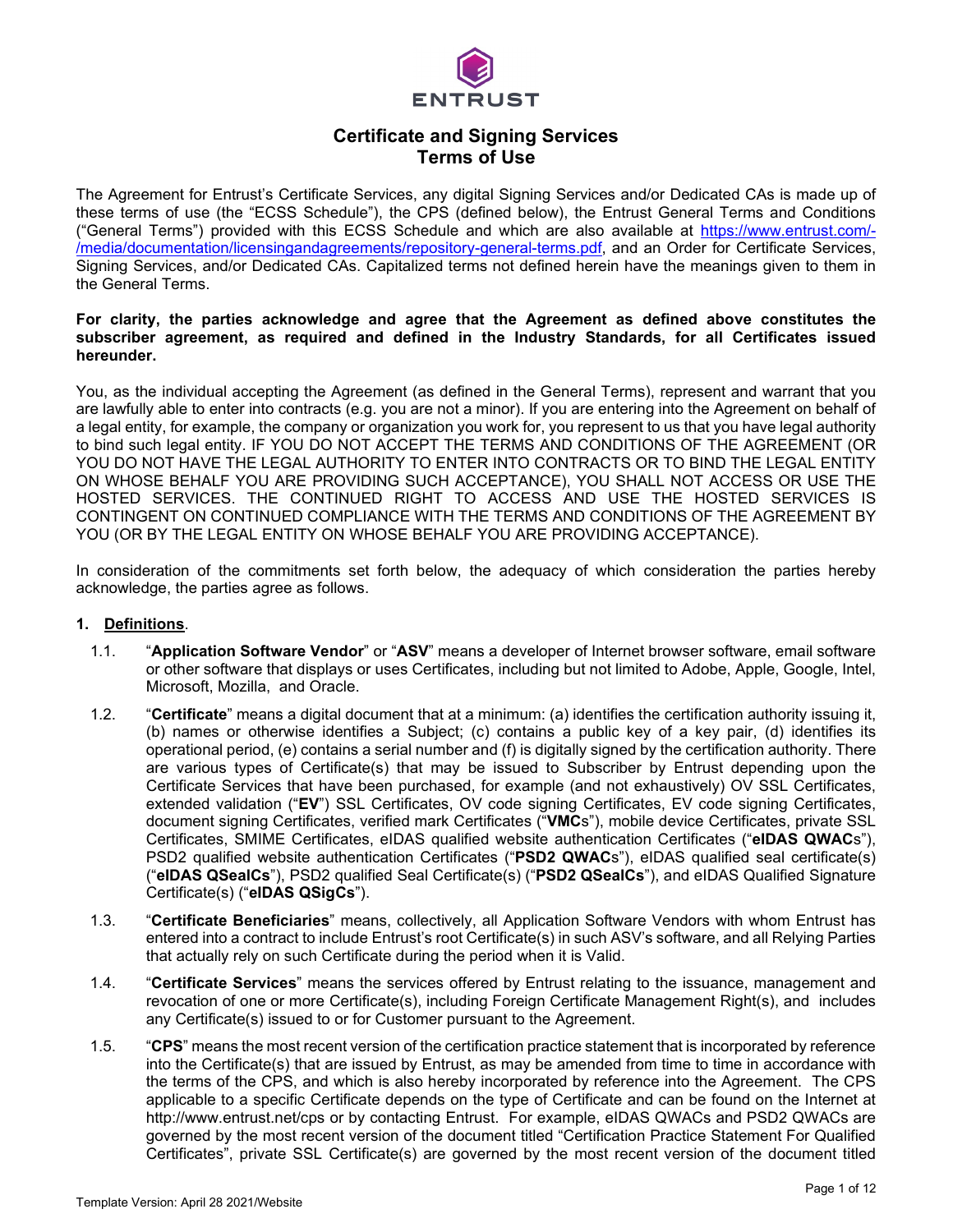

"Certification Practice Statement For Private Trust Certificates", and other Certificates are generally governed by the most recent version of the document titled "Certification Practice Statement".

- 1.6. "**Dedicated CA**" means an issuing certification authority chaining up to one of Entrust's public root CAs dedicated to issuing Certificates for Customer.
- 1.7. "**Foreign Certificate(s)**" means any Certificate that was not issued to or for Customer under this ECSS Schedule. For greater certainty, Foreign Certificates may include, but are not limited to, Certificates issued from other management services accounts, Certificates purchased from Entrust's retail web site, Certificates issued from other Entrust service offerings (for example, PKI as a Service), and Certificates issued by any third party.
- 1.8. "**Foreign Certificate Management Right(s)**" means an optional license enabling Customer to use its Management Account to receive certain management services (as set out in the Documentation) for one (1) Foreign Certificate for each Foreign Certificate Management Right(s) purchased by Customer. The quantity of Foreign Certificate Management Right(s) available to Customer will be tracked by its Management Account and Customer's inventory of available Foreign Certificate Management Right(s) will be increased or decreased by a quantity corresponding to the number of Foreign Certificates added to or released from its Management Account.
- 1.9. "**Hosted Services**" means, in this ECSS Schedule, the specific Certificate Services and any Signing Services and/or Dedicated CAs that Customer has purchased as specified in the Order, and includes a Management Account.
- 1.10. "**Industry Standards**" means, collectively, the most up-to-date versions of each of the following, in each case, that are applicable to the various types of publicly-trusted Certificates issued by Entrust, and to which Entrust is subject and bound as an issuer of such Certificates:
	- 1.10.1. the CA/Browser Forum Baseline Requirements for the Issuance and Management of Publicly-Trusted Certificates,
	- 1.10.2. the CA/Browser Forum Guidelines For The Issuance And Management of Extended Validation Certificates ("EV Guidelines"),
	- 1.10.3. the CA/Browser Forum Baseline Requirements for the Issuance and Management of Publicly‐Trusted Code Signing Certificates ("Code Signing BRs"),
	- 1.10.4. European Standards produced by the ETSI Technical Committee Electronic Signatures and Infrastructures,
	- 1.10.5. the guidelines approved by the Authindicators Working Group for VMCs ("VMC Guidelines"), and
	- 1.10.6. laws and regulations.
- 1.11. "**Management Account**" means a self-service administration tool hosted by Entrust that identifies Customer by its full legal name in the "Customer Name" field, tracks Customer's entitlements with respect to the Hosted Services and enables Customer, as applicable in accordance with its entitlements, to manage the issuance, revocation, and expiry of one or more Certificate(s) and access and use the Signing Services.
- 1.12. "**Relying Party**" means any individual or entity that relies on a Valid Certificate. For avoidance of doubt, an ASV is not a "Relying Party" when software distributed by such ASV merely displays information regarding a Certificate.
- 1.13. **"Signing Services"** means the services offered by Entrust relating to the generation, management and hosting of keys to sign hashed data.
- 1.14. "**Subject**" means the Person or device identified in the "Subject" field in a Certificate.
- 1.15. "**Subscriber**" means the Person who applies for or is issued a Certificate.
- 1.16. "**Suspect Code**" means any code or set of instructions that contains malicious functionality or serious vulnerabilities, including spyware, malware and other code that installs without the user's consent and/or resists its own removal, and code that can be exploited in ways not intended by its designers to compromise the trustworthiness of the computing environment on which it executes.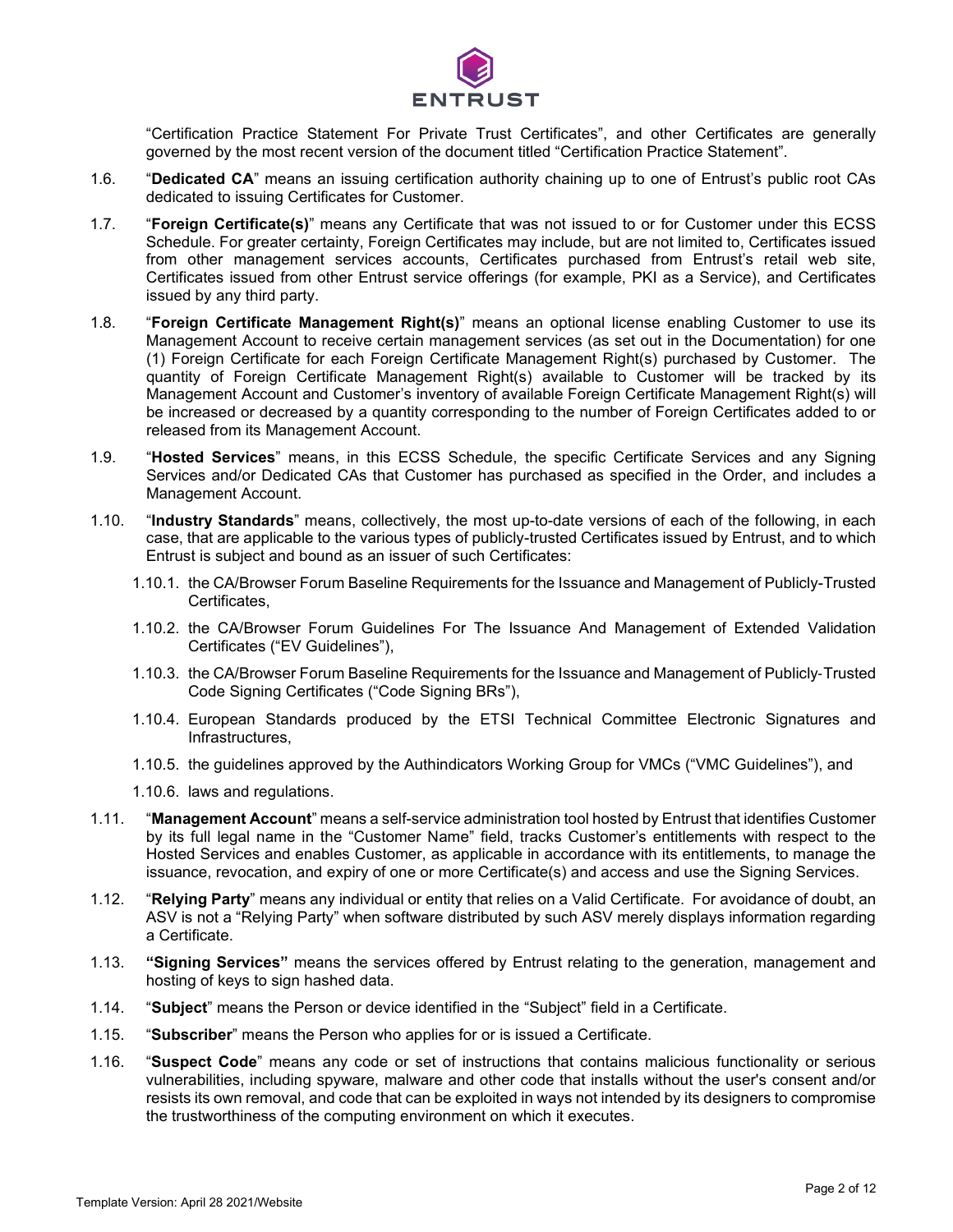

- 1.17. "**Users**" has the meaning set out in the General Terms, and in this ECSS Schedule, includes Customer's Agents and all Persons who are Subjects and Subscribers of Certificates issued using Customer's Management Account.
- 1.18. "**Valid**" means that a Certificate has not expired and has not been revoked.
- **2. Operation of the PKI.** Each CPS sets out Entrust's practices for managing the public-key infrastructure for the Hosted Services and providing the types of Certificates identified in the CPS, including:
	- (a) Specification of the applicable Industry Standards and policies;
	- (b) Information for Relying Parties;
	- (c) Event log retention period;
	- (d) Procedures for complaints and dispute settlement;
	- (e) Specification of the applicable compliance audits and other assessments;
	- (f) Contact information for questions about Certificates;
	- (g) How revocation status information is provided and the period over which it is available.
- **3. Hosted Services Details.** Provision of Hosted Services. Entrust will generate, provide and operate the Hosted Services in accordance with the applicable CPS, Documentation, and Customer's Order(s) for the Hosted Services. Without limiting the foregoing:
	- 3.1. Certificate Services—Verification, Issuance and Revocation of Certificate(s). Upon receipt of an application for a Certificate, Entrust will perform the limited verification of the information contained in the application as described in the CPS for the applicable type of Certificate. After completing such verification, Entrust will issue Certificate(s) and make them available for retrieval and management if and as set out in the CPS, the Documentation, and Customer's entitlements under its Order for Certificate Services. Entrust may reject applications for Certificates for the reasons set out in the CPS. Entrust is entitled to revoke a Certificate it has issued if revocation is requested by Customer, upon expiry or termination of the Agreement, or for any other reason identified for revocation in the Agreement, the CPS or the Industry Standards.
	- 3.2. Signing Services. Upon receipt of a request for key generation, Entrust will generate and host a key pair, and make the keys available for Customer's management and use in connection with a Certificate for which Customer or one of its Affiliates is the Subscriber and/or the Subject, all if and as set out in the CPS, the Documentation, and Customer's entitlements under its Order for Signing Services.
	- 3.3. Dedicated CA. If an Order calls for one or more Dedicated CA(s) to be provided for Customer's use, Entrust will host and operate each Dedicated CA in accordance with the CPS, Documentation, Customer's entitlements under its Order for the Dedicated CA, and a written addendum mutually executed by the parties that will specify the details of the Dedicated CA, such as the Subject to be identified in the Dedicated CA Certificate, the types of Certificate that will be issued by the Dedicated CA, and any other limitations or requirements. The Dedicated CA addendum is hereby included in the "Agreement" for the Dedicated CA. The Dedicated CA and its keys will be owned and controlled by Entrust. The validity period of the CA Certificate for a Dedicated CA will be no longer than that of the root CA that issued it, but may be revoked by Entrust if revocation is requested by Customer, upon expiry or termination of the Offering Term, or for any other reason identified for revocation in the Agreement, the CPS or the Industry Standards.
	- 3.4. Hosted Service Revisions. Entrust may modify Hosted Service features and functionality at any time. Additionally, Entrust may add, reduce, eliminate or revise service levels at any time where a third-party service level agreement applicable to a Hosted Service has been changed. Where any such change will cause a material detrimental impact on Customer, Entrust will take commercially reasonable efforts to provide Customer sixty (60) days prior written notice (email or posting notice on Entrust's website constitutes written notice).

#### **4. Grant of Rights.**

4.1. General Use. Subject to Customer (and Users') compliance with the Agreement, Entrust grants Customer, during the Offering Term, a personal, worldwide, non-exclusive, non-transferable, non-sub-licensable right to access and use the Hosted Services, and to grant its Users the ability to access and use the Hosted Services, and to distribute Certificates issued by the Certificate Services, in each case solely (a) in accordance with this ECSS Schedule and the CPS; (b) in accordance with the Documentation; (c) in accordance with any specifications or limitations set out in the Order or imposed by technological means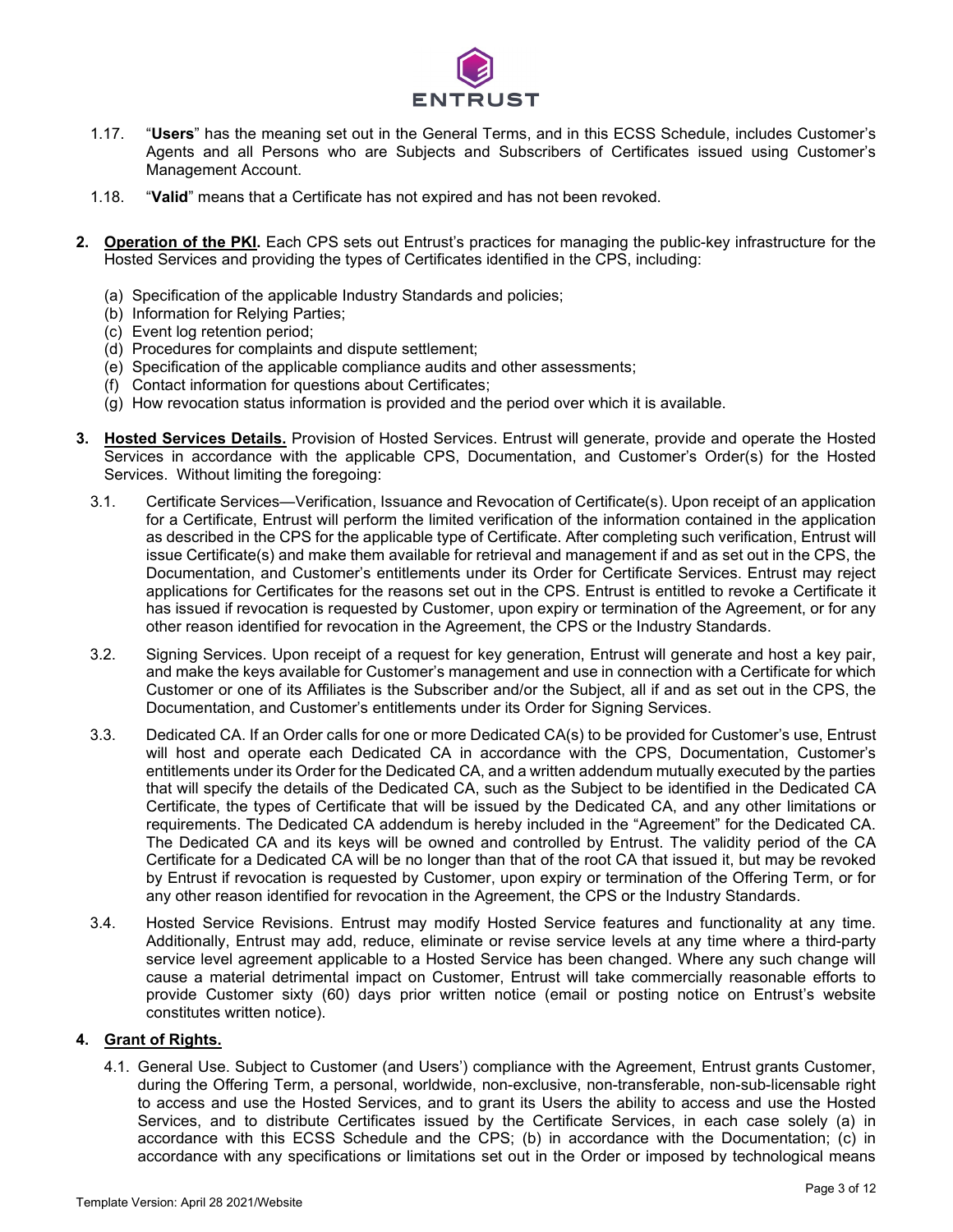

(such as a license code provided by Entrust) of the capabilities of the Hosted Services that Customer is permitted to use, such as limits associated with subscription types or levels, and on numbers or types of Certificates, identities, Users, signatures or devices purchased; and (d) subject to the general restrictions set out in Section 8 of the General Terms (General Restrictions).

- 4.2. Evaluation Use. At Entrust's discretion, it may provide Customer with access to and right to use any of the Hosted Services for evaluation purposes, in which case, notwithstanding anything to the contrary in the Agreement, either this Section 4.2 (Evaluation Use) or a separate evaluation agreement executed by the parties will apply. Subject to Customer's compliance with all restrictions, conditions and obligations in the General Terms, this ECSS Schedule, the CPS, and an applicable Order (if any), for sixty (60) days Customer may, solely as necessary for Customer's evaluation of a Hosted Service, access and use the Hosted Service exclusively in, from and/or in connection with a Customer test (non-production) environment (and which environment contains, for clarity, only fictitious non-production data). For clarity, Certificates issued in connection with an evaluation of Certificate Services ("Trial Certificates") shall have a maximum operational period of 60 days, and may not be used for production purposes. Performance and security testing is expressly excluded from evaluation purposes and is strictly prohibited. Entrust may extend the evaluation period in writing at its discretion. Evaluation purposes exclude any purpose from which Customer (or any of its Users) generates revenue. Sections 4.1 (General Use), 6 (Service Plans and Support Services), 14.1 (Offering Term) and 19 (Publicity) do not apply to any evaluation of the Hosted Service. Entrust may in its sole discretion suspend or terminate any and all evaluation access and other evaluation rights to the Hosted Service at any time, for any or no reason, without advance notice. Customer will revoke any and all outstanding Trial Certificates when Customer has completed the evaluation but in all cases prior to the termination of the evaluation period or any trial account created for the evaluation. Customer hereby authorizes Entrust to revoke any and all outstanding Trial Certificates upon the termination of the evaluation period or any trial account created for the evaluation.
- **5. Software**. If Entrust provides any Software in connection with the Hosted Services, for example the Signing Automation Client in connection with a Signing Service, the Schedule provided with the Software will apply (and not this ECSS Schedule). If no more specific Schedule is provided with the Software, the Schedule for the Software is the end user license available at https://www.entrust.com/is the end user license available at [https://www.entrust.com/-](https://www.entrust.com/-/media/documentation/licensingandagreements/certificate-solutions-software-schedule.pdf) [/media/documentation/licensingandagreements/certificate-solutions-software-schedule.pdf.](https://www.entrust.com/-/media/documentation/licensingandagreements/certificate-solutions-software-schedule.pdf)
- **6. Service Plans and Support Services**. Entrust provides the support commitments set out in the Support Schedule available at [https://www.entrust.com/-/media/documentation/licensingandagreements/entrust](https://www.entrust.com/-/media/documentation/licensingandagreements/entrust-certificate-solutions-hosted-support-schedule-lg.pdf)[certificate-solutions-hosted-support-schedule-lg.pdf](https://www.entrust.com/-/media/documentation/licensingandagreements/entrust-certificate-solutions-hosted-support-schedule-lg.pdf) for the Hosted Services and any Software provided in connection with the Hosted Services. The "Silver Service Plan", as described in the Support Schedule, is included at no additional charge during the Offering Term with a subscription to one or more of the Hosted Services. Other service plans and levels of support may be available for purchase for an additional fee.
- **7. Connectors**. There may be plugins or APIs that enable the Hosted Services to interoperate with third party products or services (each, a "Connector"). Customer acknowledges and agrees that such Connectors are not part of the Hosted Services, and that Entrust grants no rights, warranties or support for any Connectors or for the interoperability of the Hosted Services with such Connectors under this ECSS Schedule. If Customer uses any Connector, Customer has exclusive responsibility to ensure that it has any and all requisite rights to use the Connector, including using it to transfer any data from or to the Hosted Services, and to use the product or service with which it connects. The use of a Connector does not create any data subprocessor relationship between Entrust and any third party.

## **8. Customer Roles, Responsibilities, and Representations and Warranties.**

- 8.1. Agents. A Subscriber may exercise its rights and obligations with respect to the Certificate Services through Customer or through certain Users appointed to fulfill the roles set out in Exhibit A, subject to any applicable verification or confirmation requirements set out in the CPS, such as verification that a person requesting EV Certificates is a verified 'Certificate Requester' under the EV Guidelines ("**Agents**"). The appointed Agents may be identified in Exhibit A, or will be provided to Entrust during enrollment. Such appointment may be modified using means established by Entrust from time to time. Subscriber agrees that Entrust is entitled to rely on instructions provided by the Agents with respect to the Hosted Services as if such instructions were provided by the Subscriber itself.
- 8.2. Signing Service Users. Customer may exercise its rights and obligations with respect to the Signing Services through certain Users appointed by Customer in its discretion ("**Signing Service Users**"). Such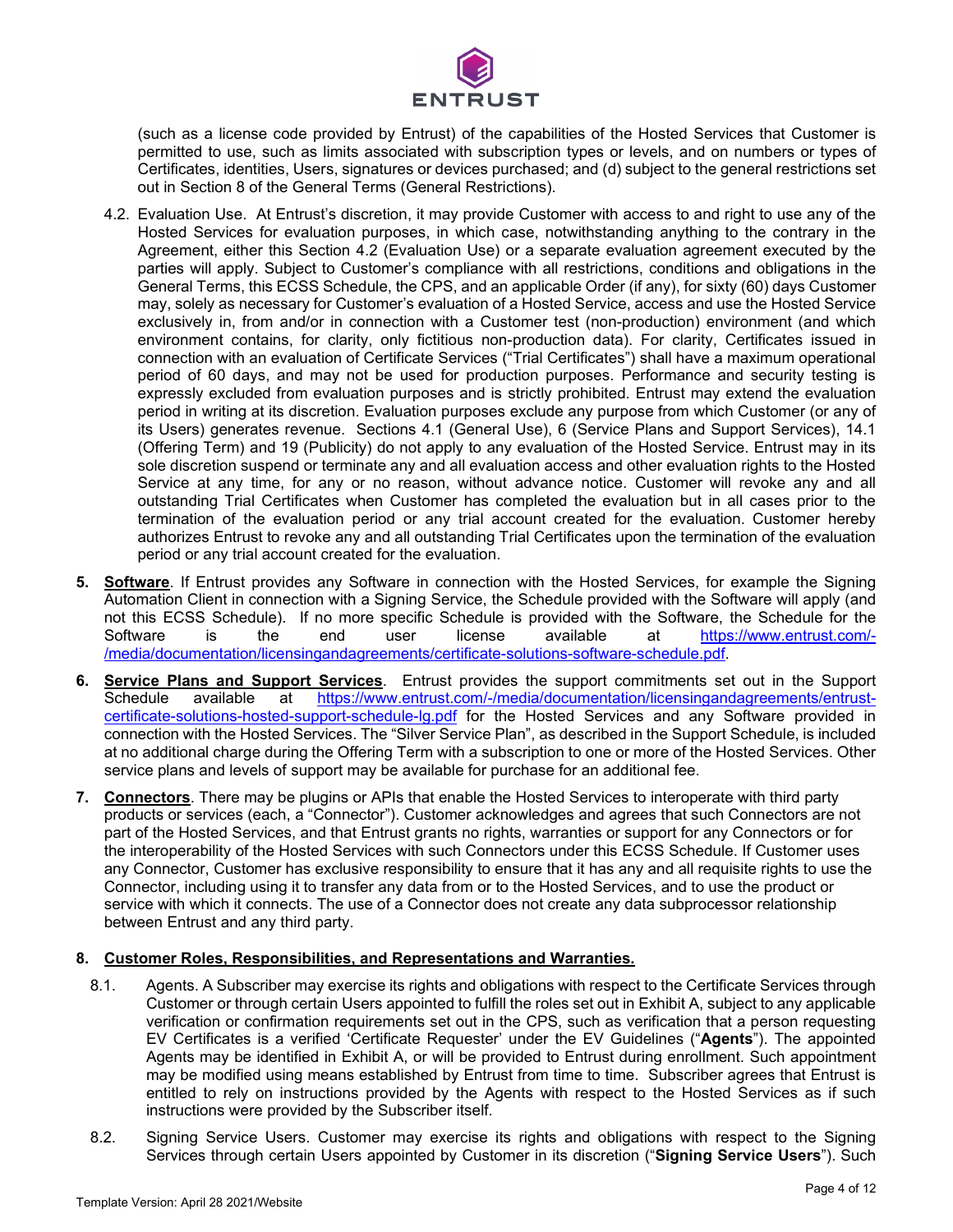

appointment may be modified using means established by Entrust from time to time. Customer agrees that it is responsible for Signing Service Users' compliance with the Agreement and for the Signing Service Users' use of the keys hosted by the Signing Services.

- 8.3. Representations and Warranties. Customer will comply with the requirements set forth in Exhibit B as applicable to Customer when it acts in the capacity of Subscriber or Subject. Customer will notify all Customer Affiliates, Users and any other Persons who act in the capacity of Subscriber, Subject, Agent or Signing Service User (e.g. apply for, receive, are issued, or manage Certificates, or use Signing Services to generate keys and/or sign hashed data) under this ECSS Schedule through Customer's Management Account that they are required to comply with the requirements set forth in this Agreement (including those set out in Exhibit B) as applicable to the activities and roles of Subscribers, Subjects, Agents and Signing Service Users in connection with the Hosted Services and Certificates, and Customer will be responsible for ensuring such compliance. Customer represents and warrants to Entrust and all Certificate Beneficiaries that Customer has the authority to bind all Subscribers to the Agreement if and to the extent that such Subscribers are issued any Certificate(s) under this ECSS Schedule through Customer's Management Account. Customer represents and warrants that each of its Signing Service Users has or will have obtained any requisite rights and authorizations for Signing Service Users' use of the keys hosted by the Signing Services.
- 8.4. Separate Subjects. For certain Certificates, as permitted by the applicable CPS, e.g. mobile device Certificates, SMIME Certificates, and certain document signing Certificates ("Client Certificates"), the Subject of the Certificate may be an individual who is different from the Subscriber. If Customer's Order entitles it to any Client Certificates, Customer agrees that such Client Certificates will only be issued and distributed to such Subjects pursuant to the most recent version of the Client Certificate Agreement that can be found at http://www.entrust.net/cps and provided that (i) Subscriber has verified the information included in each Client Certificate as being accurate; (ii) the individual to whom such Client Certificate is issued has consented to the inclusion of all data that is incorporated into such Client Certificates; (iii) the individual to whom such Client Certificate is issued has been notified of its obligations pursuant to Section 8.3 (Representations and Warranties) above and (iv) such Client Certificate is used only for Subscriberrelated business.
- 8.5. Unauthorized Access. Customer will take all reasonable steps to prevent unauthorized access to the Hosted Services, including by securing, protecting and maintaining the confidentiality of its access credentials. Customer is responsible for any access and use of the Hosted Services via Customer's Management Account or via Customer's access credentials and for all activity that occurs in Customer's Management Account. Customer will notify Entrust immediately of any known or suspected unauthorized use of the Hosted Services or breach of its security relevant to the Hosted Services and will use commercially reasonable efforts to stop said breach or unauthorized use. The foregoing shall not reduce Customer's liability for all its Users.
- **9. Handling of Particular Information.** For the purposes of this ECSS Schedule, the definition of "Confidential Information" in the General Terms does not include any information that is Cloud Content (defined below), which is instead subject to this Section (Handling of Particular Information).
	- 9.1. Administration Information. Entrust may store information in and related to Customer's Order and Management Account and information generated by Customer's usage of the Hosted Service, such as Customer's access credentials, contact information for Agents, and entitlement consumption ("Administration Information") in the United States and/or Canada, and may process Administration Information for the purposes of billing, providing Support and to investigate fraud, abuse or violations of this Agreement in the United States, Canada and other locations where Entrust maintains its support and investigation personnel.
	- 9.2. Third Party Databases. In performing limited verification Entrust may determine whether the organizational identity, address, and domain name provided with a Certificate application are consistent with information contained in third-party databases (the "Databases"). Entrust may perform an investigation which may attempt to confirm certain Personal Data (as defined in the latest version of Entrust's DPA) and other information, such as Customer's business name, street address, mailing address, telephone number, line of business, year started, number of employees, CEO, telephone number and Customer's business existence (collectively, "Verification Information"). Customer acknowledges that some of the Verification Information may become included in the Databases.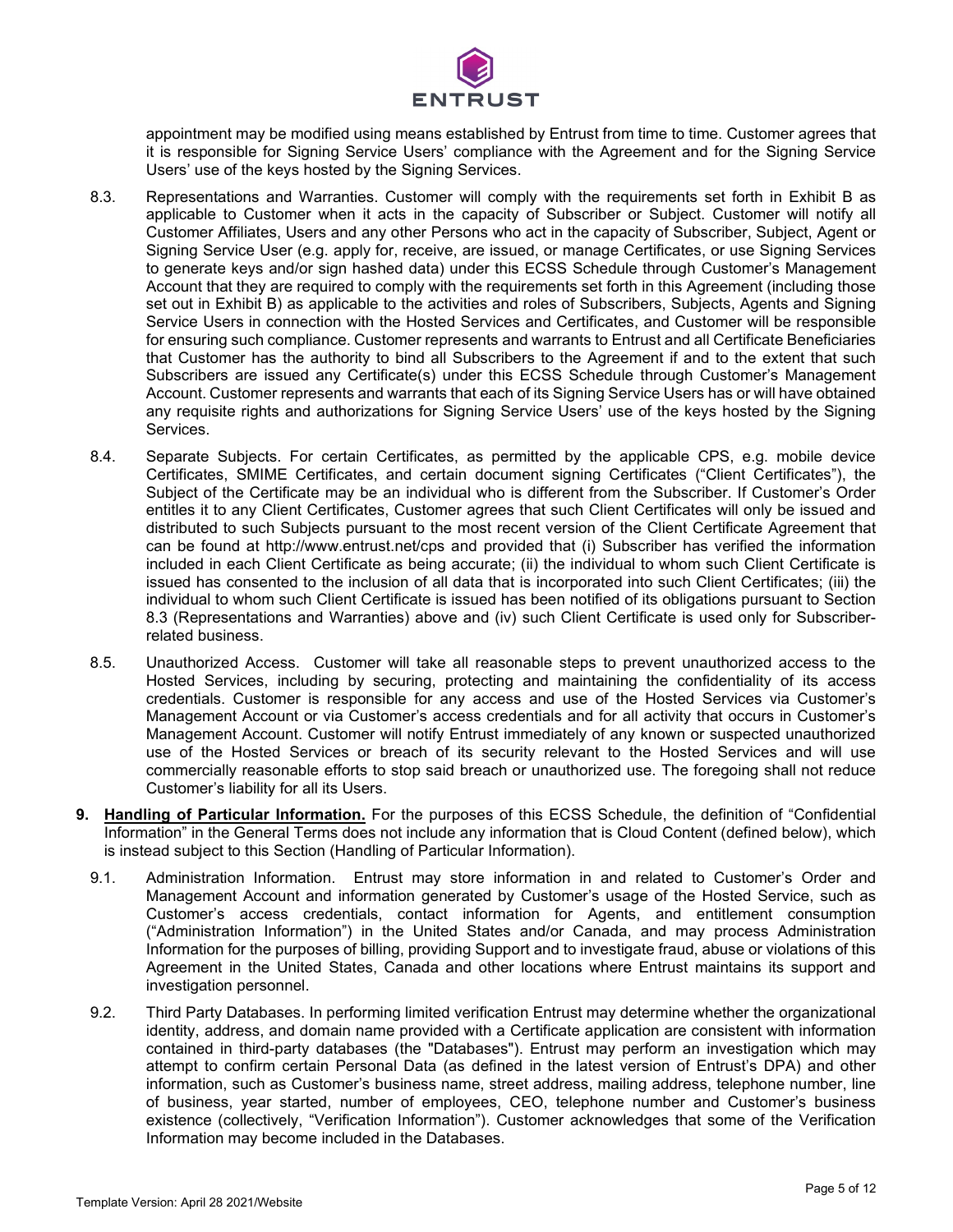

- 9.3. Certificate Information. Entrust may insert in a Certificate any information that is provided to Entrust in the associated application for the Certificate, which may include Verification Information ("Certificate Information"). Entrust may also (a) use such information that Customer provides to Entrust to authenticate Subscribers, (b) publish Customer's Certificates to one or more CT (Certificate Transparency) logs which may be viewed by the public, and (c) use such information for the purposes set out in the Agreement and in the Entrust Privacy Policy.
- 9.4. Cloud Content. "Cloud Content" means Administration Information, Verification Information, and Certificate Information, and any data, text or other content that Customer or any User transfers to Entrust for processing, storage or hosting by the Signing Services and any computational results that Customer or any User derives from the foregoing through its use of the Signing Service. Customer is aware and consents that Entrust will process and/or transfer the Cloud Content in North America and in any other jurisdictions where Entrust or any of its Affiliates maintains a presence, and may store Cloud Content in the cloud. Entrust may access and use the Cloud Content to provide the Hosted Services, or as necessary to comply with law or a binding order of a governmental body.
- 9.5. Cloud Risks. Although Cloud Content may be encrypted, Customer acknowledges that there are inherent risks in storing, transferring and otherwise processing data in the cloud, and that Entrust will have no liability to Customer for any unavailability of the Cloud Content, or for any damage, theft, unauthorized access, compromise, alteration, or loss occurring to Cloud Content or any data stored in, transferred to or from, or otherwise processed by the Hosted Services, including in transit.
- 9.6. Consents. Customer represents and warrants that Customer (and/or Users) has or will have obtained any requisite rights and consents, and made any requisite disclosures to relevant Users or other third parties, in accordance with all applicable laws, rules or regulations, to enable Customer and its Users to transfer the Cloud Content to Entrust. Customer hereby grants Entrust (including any of its applicable Affiliates, subcontractors or hosting service providers) all rights and consents required for the collection, use, and disclosure of the Cloud Content in accordance with the Agreement. Customer shall be responsible for the accuracy, quality and legality of Cloud Content and the means by which Customer acquired them.
- 9.7. Other Privacy Provisions. Except as otherwise provided in this Section (Handling of Particular Information) or in the Agreement, Entrust shall not disclose to any third party any Cloud Content that Entrust obtains in its performance of the Hosted Services hereunder. However, Entrust may make such information available (i) to courts, law enforcement agencies or other third parties (including release in response to civil discovery) upon receipt of a court order or subpoena or upon the advice of Entrust's legal counsel, (ii) to law enforcement officials and others for the purpose of investigating suspected fraud, misrepresentation, unauthorized access, or potential illegal activity by Customer in the opinion of Entrust and (iii) to third parties as may be necessary for Entrust to perform its responsibilities under the Agreement.
- **10. DISCLAIMER OF WARRANTY.** For the purposes of this ECSS Schedule, the following is added to the disclaimer of warranties in the General Terms: **Entrust makes no representations or warranties that any Certificate or digital signature created using the Signing Services will be recognized or trusted by any particular third party or third party product or service.**

#### **11. INDEMNIFICATION.**

- 11.1. Additional Exception to IP Indemnity. In addition to the exceptions to indemnity in Section 14.1 (Intellectual Property Claims) of the General Terms, Entrust shall have no liability for any IP Claim in respect of any Certificate Services if the IP Claim arises from the technology that issued the certificate signing request (CSR) or any information contained in the CSR, unless the CSR was generated by Entrust.
- 11.2. Additional Customer Data and Use Claims. In addition to Customer's indemnification obligations in Section 14.2 (Customer Data and Use Claims) the General Terms, Customer shall defend, indemnify and hold harmless Entrust, its Affiliates and licensors and each of their respective employees, officers, directors, and representatives against any and all third party claims, demands, suits or proceedings, fines, costs, damages, losses, settlement fees, and expenses (including investigation costs and attorney fees and disbursements) arising out of or related to: (a) Customer's breach of, or errors in providing, the representations and warranties set out in Section 9.6 (Consents); (b) a violation of applicable law by Customer, Users, or Cloud Content; (c) an allegation that the Cloud Content infringes or misappropriates a third party's intellectual property rights; and (d) a dispute between Customer and any User (each of (a)-(d) are deemed included in the definition of "Customer Indemnified Claim" in the General Terms).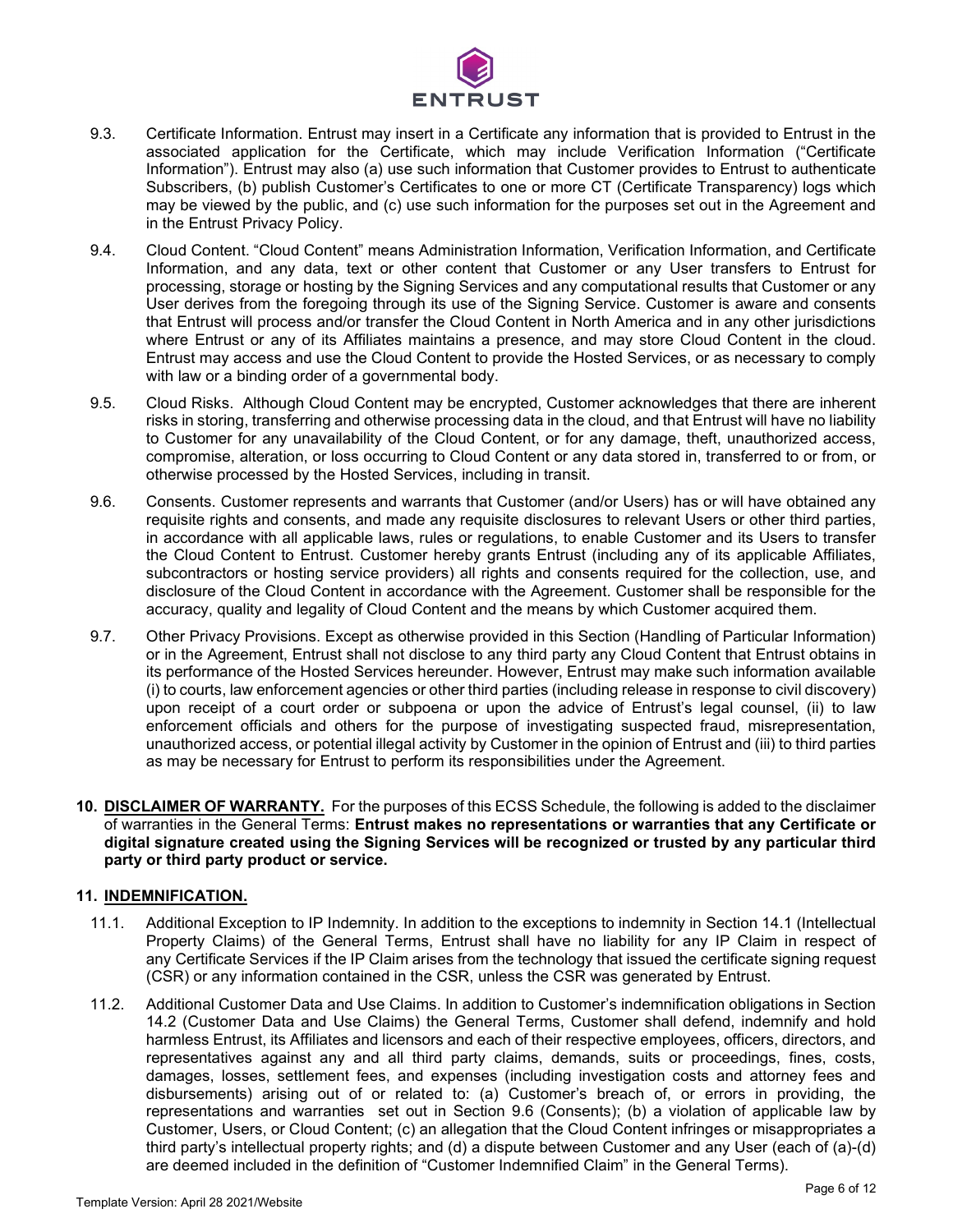

- **12. LIABILITY.** In addition to, and without limiting the generality of, the liability limits and exclusions in the General Terms, the following specific exclusions also apply to the Hosted Services (for clarity, in this Section "Entrust" has the meaning in Section 15 (Liability) of the General Terms):
	- 12.1. **SPECIFIC EXCLUSIONS. IN NO EVENT WILL ENTRUST BE LIABLE FOR, AND CUSTOMER WAIVES ANY RIGHT IT MAY HAVE TO, ANY LOSS OR DAMAGE THAT IS NOT DIRECTLY ATTRIBUTABLE TO THE USE OR RELIANCE ON A CERTIFICATE OR THE CERTIFICATE SERVICES PROVIDED UNDER THE AGREEMENT AND THE CPS INCLUDING ANY LOSS OR DAMAGE RESULTING FROM THE COMBINATION OR INTEGRATION OF THE CERTIFICATE OR CERTIFICATE SERVICES WITH ANY SOFTWARE OR HARDWARE NOT PROVIDED BY ENTRUST IF THE LOSS OR DAMAGE WOULD NOT HAVE OCCURRED AS A RESULT OF USE OF THE CERTIFICATE OR CERTIFICATE SERVICES ALONE. FURTHER, IN NO EVENT WILL ENTRUST BE LIABLE FOR ANY DAMAGES TO SUBSCRIBERS, RELYING PARTIES OR ANY OTHER PERSON ARISING OUT OF OR RELATED TO THE USE OR MISUSE OF, OR RELIANCE ON ANY CERTIFICATE ISSUED UNDER THE AGREEMENT OR THE CPS THAT: (I) HAS EXPIRED OR BEEN REVOKED; (II) HAS BEEN USED FOR ANY PURPOSE OTHER THAN AS SET FORTH IN THE AGREEMENT OR THE CPS; (III) HAS BEEN TAMPERED WITH; (IV) WITH RESPECT TO WHICH THE KEY PAIR UNDERLYING SUCH CERTIFICATE OR THE CRYPTOGRAPHY ALGORITHM USED TO GENERATE SUCH CERTIFICATE'S KEY PAIR, HAS BEEN COMPROMISED BY THE ACTION OF ANY PARTY OTHER THAN ENTRUST (INCLUDING WITHOUT LIMITATION THE SUBSCRIBER OR RELYING PARTY); OR (V) IS THE SUBJECT OF MISREPRESENTATIONS OR OTHER MISLEADING ACTS OR OMISSIONS OF ANY OTHER PARTY, INCLUDING SUBSCRIBERS AND RELYING PARTIES. EXCEPT TO THE EXTENT EXPRESSLY PROVIDED IN THE AGREEMENT, IN NO EVENT SHALL ENTRUST BE LIABLE TO THE SUBSCRIBER, RELYING PARTY OR OTHER PARTY FOR DAMAGES ARISING OUT OF ANY CLAIM THAT THE CONTENT OF A CERTIFICATE (INCLUDING ANY VERIFIED MARKS IN A VMC) INFRINGES ANY PATENT, TRADEMARK, COPYRIGHT, TRADE SECRET OR OTHER INTELLECTUAL PROPERTY RIGHT OF ANY PARTY.**
- **13. Fees.** Customer will pay the costs and fees for the Hosted Services as set out in the applicable Order, which are payable in accordance with the Order and the General Terms. If payment is not received within five (5) business days of written notice that a payment is delinquent, Entrust may, in addition to the rights set out in the General Terms, revoke all Certificates.

#### **14. Offering Term and Termination.**

- 14.1. Offering Term. The Certificate Services are sold either on a unit basis (per Certificate) or on a subscription basis. Signing Services and Dedicated CAs are sold on a subscription basis. The Offering Term will commence on the earliest of either the date that Entrust enables the Management Account for Customer's use, or the date that Customer is issued one or more Certificate(s). Unless otherwise specified on the Order, the Offering Term will continue in effect either: (i) for each Certificate purchased on a unit basis, for 365 days if the Certificate remains unissued, or for the validity period of the Certificate if it is issued; or (ii) for Hosted Services purchased on subscription basis, for the period stated in the Order. In any case, the Offering Term may end earlier, upon termination of the Agreement in accordance with its terms.
- 14.2. Termination. In addition to the termination rights in the General Terms, the Agreement for the Hosted Services will terminate early if Customer or its Users fail to comply with any of the material terms or conditions of this ECSS Schedule or the CPS, or upon revocation by Entrust of all Certificates issued hereunder if such revocation occurs prior to the end of the Offering Term. Entrust may also terminate the Agreement in its discretion with notice to Customer in order to comply with any third party licensing or other contractual or legal obligation (including any Industry Standard) to which Entrust is subject.
- 14.3. Effects of Termination or Expiry. Upon expiration of the Offering Term (unless succeeded immediately by a renewal Offering Term) or termination of the Agreement for a Hosted Service: (i) Customer must immediately cease all use of the Hosted Service; and (ii) Entrust may revoke all Certificates issued under the Agreement, and de-commission any Dedicated CAs.
- **15. Suspension**. In the event that Entrust suspects any breach of the Agreement or the CPS by Customer and/or Users, Entrust may suspend Customer's, and/or such Users' access to and use of the Hosted Services without advance notice, in addition to such other remedies as Entrust may have pursuant to the Agreement. Neither the Agreement nor the CPS requires that Entrust take any action against any Customer, User or other third party for violating the CPS or the Agreement, but Entrust is free to take any such action at its sole discretion. If, and to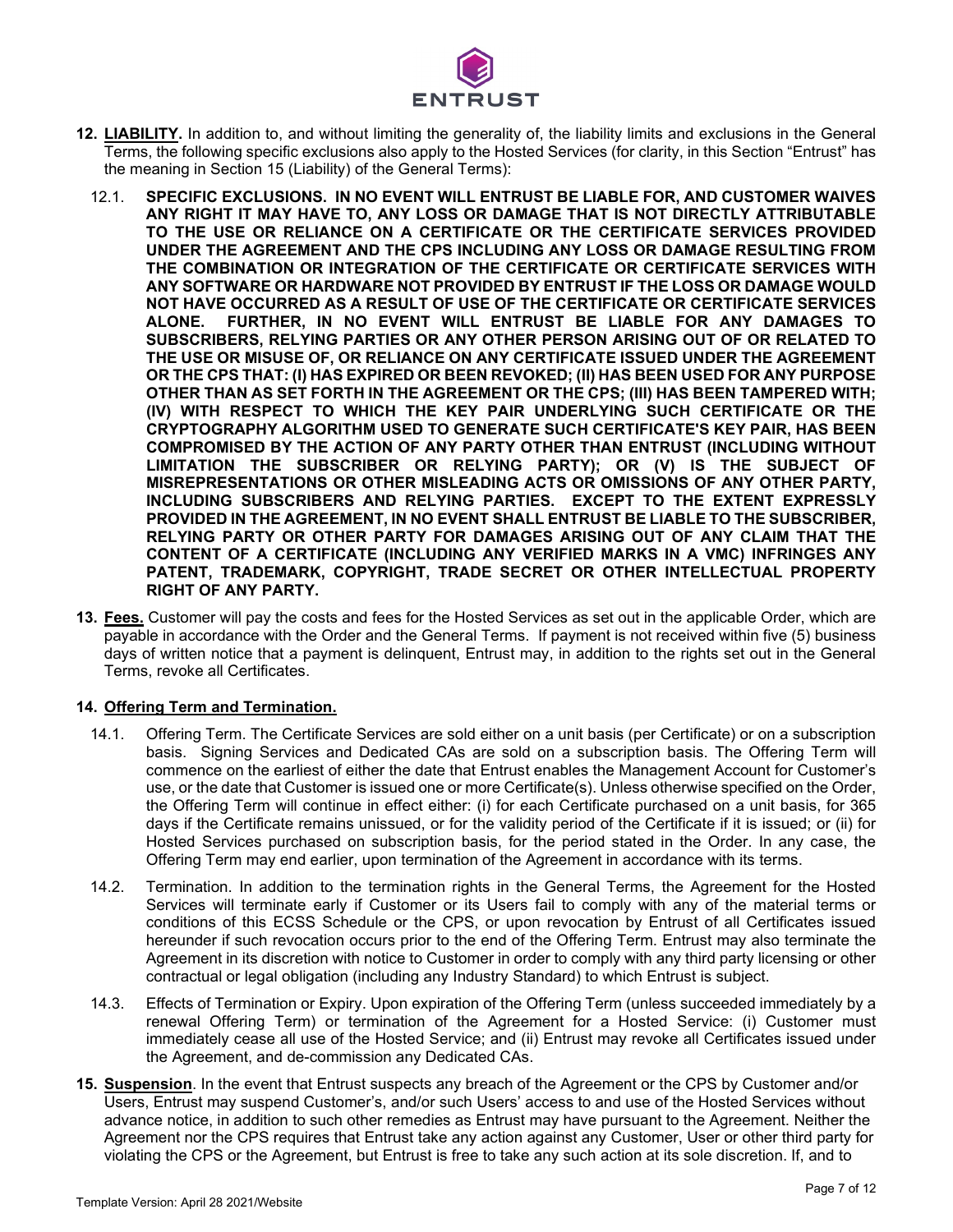

the extent that, Entrust deems it reasonably necessary to do so to respond to any actual or potential security concerns, including without limitation the security of other customers' (or their users') information or any other information or data processed by the Hosted Services, Entrust may, on written notice to the Customer, suspend provision of all or part of the applicable Hosted Services until such security concerns have been adequately addressed. Entrust must keep the Customer updated with the status of the security concerns.

- **16. Use of the Entrust Secured Site-Seal.** Subject to the terms and conditions of the Agreement, Customer may use the Certificate Services with the Entrust Secured Site-Seal; provided, however that (i) Entrust delivers to Customer the Entrust Secured Site-Seal together with, or in conjunction with, the Certificate Services; and (ii) **BY CLICKING THE "ACCEPT" ICON BELOW AND BY USING THE ENTRUST SECURED SITE-SEAL, CUSTOMER AGREES TO BE BOUND BY THE TERMS AND CONDITIONS OF THE ENTRUST SECURED SITE-SEAL LICENSE AGREEMENT SET FORTH AT** http://www.entrust.net/cps**.**
- **17. Third Party Products.** Customer acknowledges and agrees that certain third party vendor ("**Vendor**") products and services ("**Vendor Products**") may be made available through or in connection with the Hosted Services. Except as expressly stated in this ECSS Schedule, Entrust has no obligation and excludes all liability with respect to Vendor Products, the use of which shall be exclusively subject to the Vendor's terms, conditions and policy documents ("**Vendor Terms**") embedded in or otherwise delivered with the Vendor Products. In particular:
	- 17.1. If Customer purchases any Sixscape Vendor Products through Entrust or in connection with the Certificate Services, use of the Sixscape Vendor Products shall be subject to the SixScape Vendor Terms embedded in or delivered with the products and those which can be retrieved at [www.sixscape.com/product-and](http://www.sixscape.com/product-and-warranty/)[warranty/.](http://www.sixscape.com/product-and-warranty/) Entrust shall provide support in relation to the Sixscape Vendor Products pursuant to the Support Schedule available at [https://www.entrust.com/-/media/documentation/licensingandagreements/entrust](https://www.entrust.com/-/media/documentation/licensingandagreements/entrust-certificate-solutions-hosted-support-schedule-lg.pdf)[certificate-solutions-hosted-support-schedule-lg.pdf,](https://www.entrust.com/-/media/documentation/licensingandagreements/entrust-certificate-solutions-hosted-support-schedule-lg.pdf) with the following exceptions: (a) if resolution of any incident requires changes or fixes to the Vendor Products, Entrust's sole obligation will be to escalate such incident to the Vendor; and (b) any time periods set out in the Support Schedule shall exclude any time during which Entrust is required to wait for a response or resolution from Vendor.
	- 17.2. If Customer uses any WebID face-to-face verification Vendor Products, use of the WebID Vendor Products shall be subject to the WebID Vendor Terms that must be accepted prior to accessing such Vendor Products. Customer acknowledges and agrees that it will have the ability to submit Verification Information, including Personal Data, to WebID through the Management Account, and that WebID will deliver a data record package to Entrust to report verification results. For clarity, all processing by Entrust of Verification Information and Personal Data will be done in accordance with the Agreement, and processing by WebID will be done in accordance with the WebID Vendor Terms.
	- 17.3. Entrust may make available, with certain Certificates, optional daily malware scanning services hosted by a Vendor on behalf of Entrust, as further described in the Documentation ("Malware Scanning Services"). Such Malware Scanning Services are subject to Customer supplying the information necessary to the Vendor to perform such services and accepting the Vendor Terms to receive the results. Entrust reserves the right to alter the features and functionality of the Malware Scanning Services or discontinue such services throughout the Offering Term and makes no warranty that any malware, security threats or vulnerabilities will be detected or is detectable by such services.
- **18. Third Party Beneficiaries**. The Certificate Beneficiaries are expressly agreed to be third party beneficiaries under the Agreement for Certificate Services.
- **19. Publicity.** During the Term and for thirty (30) days thereafter, Customer grants Entrust the right, free of charge, to use Customer's name and/or logo, worldwide, to identify Customer as a customer on Entrust's website or other marketing or advertising materials.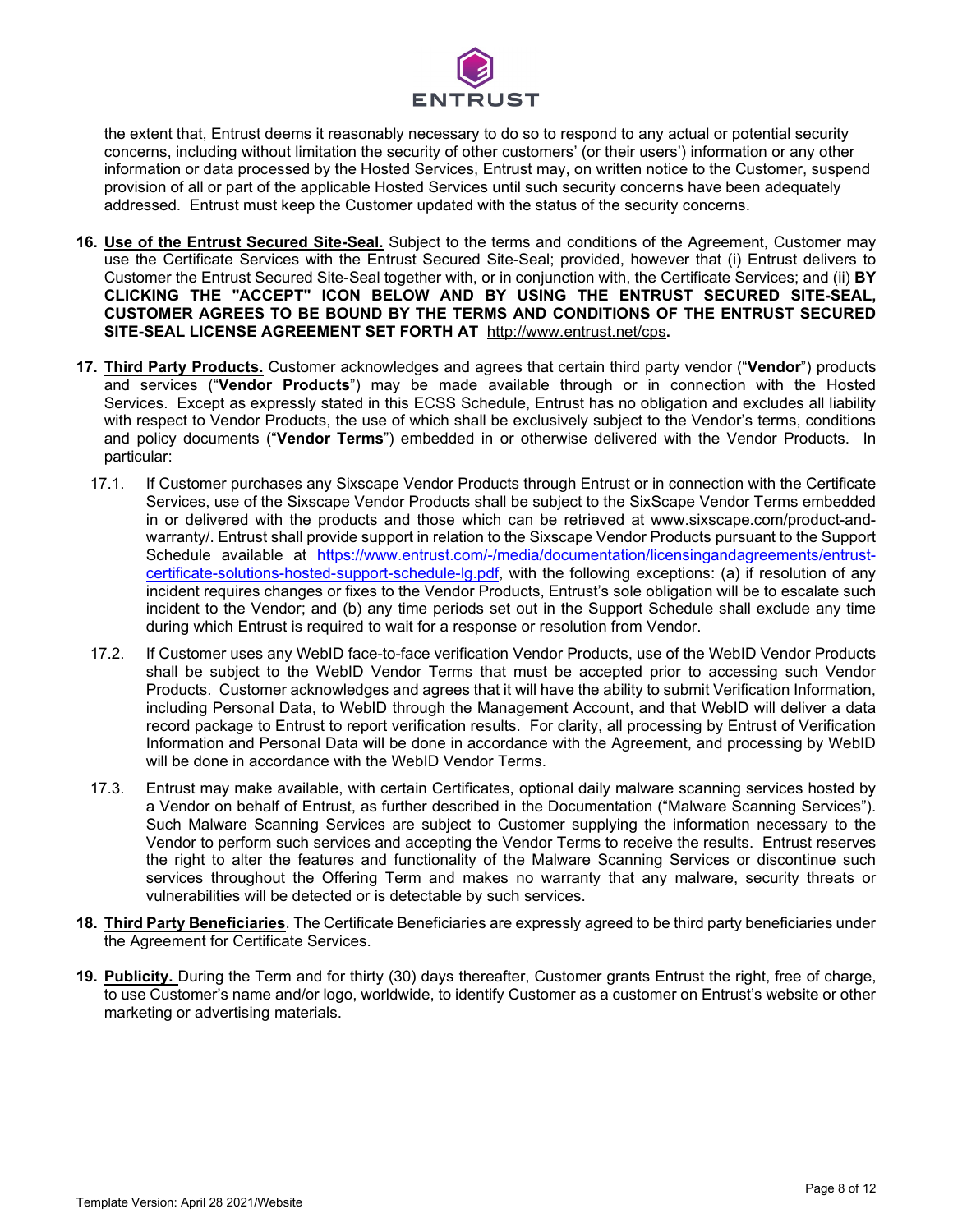

# **Exhibit A**

| Authorized to request a Certificate for Subscriber:                                                                                 |  |
|-------------------------------------------------------------------------------------------------------------------------------------|--|
| Authorized to approve a request for a Certificate for Subscriber and to<br>authorize others to request Certificates for Subscriber: |  |
| Authorized to accept the subscriber agreement on Subscriber's behalf:                                                               |  |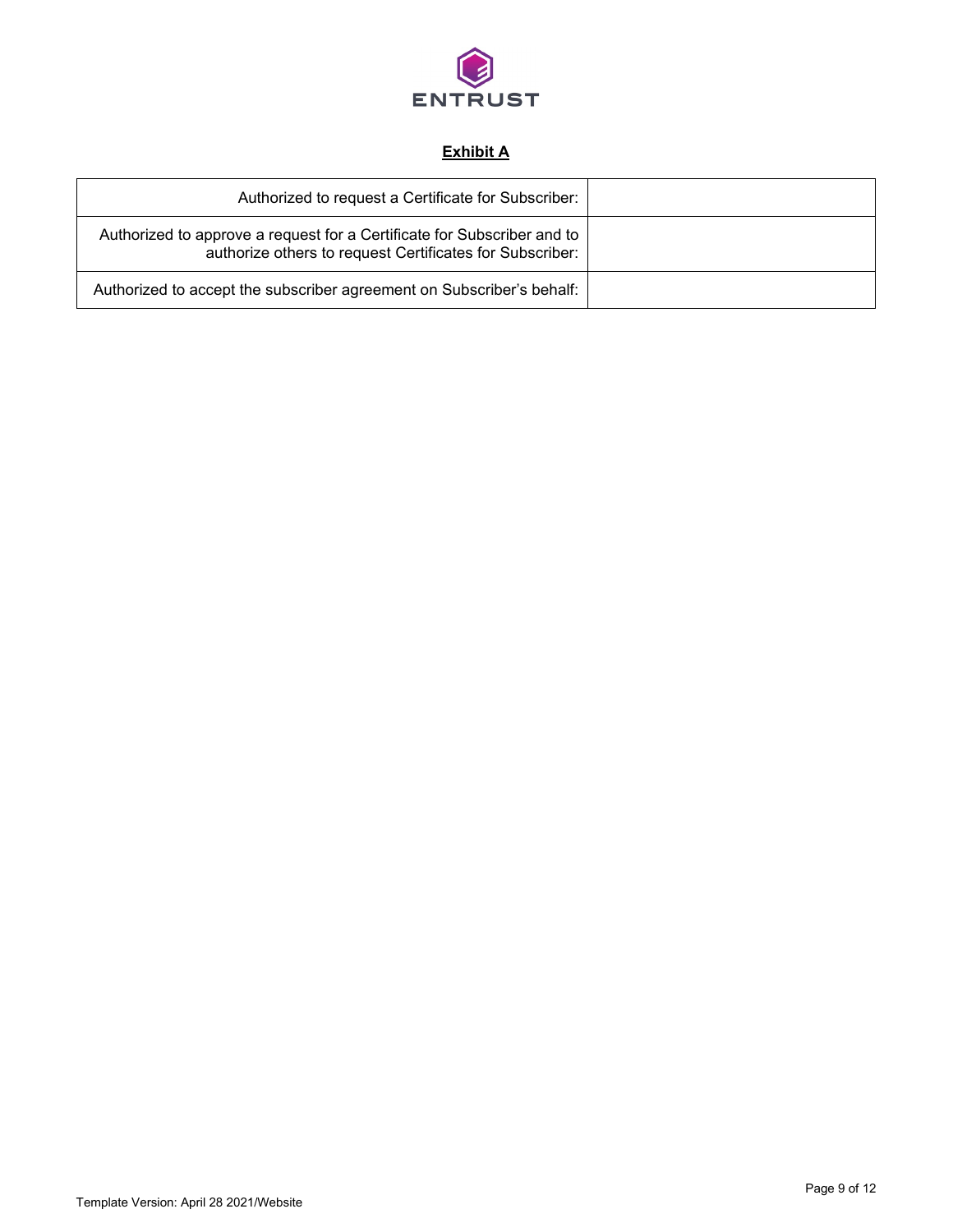

## **Exhibit B**

#### Representations, Warranties, and Obligations of Subscribers and Subjects

#### **Part 1: Subscribers**

As a condition of having any Certificate issued to or for Subscriber, each Subscriber makes, on its own behalf and if applicable on behalf of its principal or agent under a subcontractor or hosting service relationship, the following representations, commitments, affirmations and warranties for the benefit of Certificate Beneficiaries, Entrust and any of Entrust's Affiliates that will issue Certificates to or for Subscriber:

- 1. If Subscriber is applying for a Certificate to be issued to or for another Person, such Person has authorized Subscriber to act on its behalf, including to request Certificates on behalf of such Person, and to make the representations, commitments, affirmations and warranties in this Exhibit on behalf of such Person as well as on Subscriber's own behalf.
- 2. All information provided, and all representations made, at all times, by Subscriber in relation to any Certificate Services, including in the Certificate request and otherwise in connection with Certificate issuance, are and will be complete, correct and accurate (and such information and representations will be promptly updated from time to time as necessary to maintain such completeness, correctness and accuracy), and does not infringe, misappropriate, dilute, unfairly compete with, or otherwise violate the intellectual property, or other rights of any person, entity, or organization in any jurisdiction. For clarity, in submitting any request for a Certificate using pre-qualified information, a Subscriber is deemed to be making anew the representations, commitments, affirmations and warranties set out in this Exhibit B, and Entrust will have no obligation to issue any Certificate containing pre-qualified information if such information is subsequently found to have changed or to be in any way inaccurate, incorrect, or misleading.
- 3. The private key corresponding to the public key submitted to Entrust with the Certificate request was created using sound cryptographic techniques and all reasonable measures have been taken to, at all times, assure control of (and, in the case of OV and EV code signing Certificates, sole control of), keep confidential, properly protect, and prohibit unauthorized use of, the private key (and any associated access or activation data or device, e.g., password or token), including, in the case of OV and EV code signing Certificates, in accordance with the "Data Security and Private Key Protection" provisions of the Code Signing BRs.
- 4. Any device storing private keys will be operated and maintained in a secure manner.
- 5. A Certificate will not be installed or used until Subscriber (or, in the case of code signing Certificates, Subscriber's Agent) has reviewed and verified that the content of the Certificate is accurate and correct.
- 6. In the case of all Entrust SSL Certificates, EV SSL Certificates and Private SSL Certificates, the Certificate will be installed only on servers that are accessible at the domain name (subjectAltName(s)) listed in the Certificate.
- 7. Certificates and the private key corresponding to the public key listed in such Certificate will only be used in compliance with all applicable laws and solely for authorized company business in accordance with the Agreement, and will only be used on behalf of the organization listed as the Subject in such Certificates.
- 8. The contents of Certificates will not be improperly modified.
- 9. Subscriber will notify Entrust, cease all use of the Certificate and the private key corresponding to the public key in the Certificate, and request the revocation of the Certificate,
	- 9.1. promptly, if any information included in the Certificate or the application for a Certificate changes, is or becomes incorrect or inaccurate, or if any change in any circumstances would make the information in the Certificate misleading.
	- 9.2. immediately, if there is any actual or suspected loss, theft, misuse or compromise of the private key (or key activation data) corresponding to the public key in the Certificate, including if the value of the private key has been disclosed to an unauthorized person or an unauthorized person has had access to it ("**Key Compromise**"), or if control over the private key has been lost for other reasons.
	- 9.3. in the case of an OV or EV code signing Certificate , immediately, if there is evidence that the Certificate was used to sign Suspect Code.
- 10. Subscriber will promptly cease all use of the Certificate and the private key corresponding to the public key in such Certificate, upon expiration or revocation of such Certificate.
- 11. Subscriber will immediately respond to Entrust's instructions concerning any Key Compromise or misuse or suspected misuse of a Certificate.
- 12. Subscriber acknowledges and agrees that Entrust is entitled to revoke a Certificate immediately if:
	- 12.1. Customer breaches this Agreement.
	- 12.2. Entrust discovers that there has been a Key Compromise of the Certificate's private key.
	- 12.3. Revocation is required under the CPS or the Industry Standards.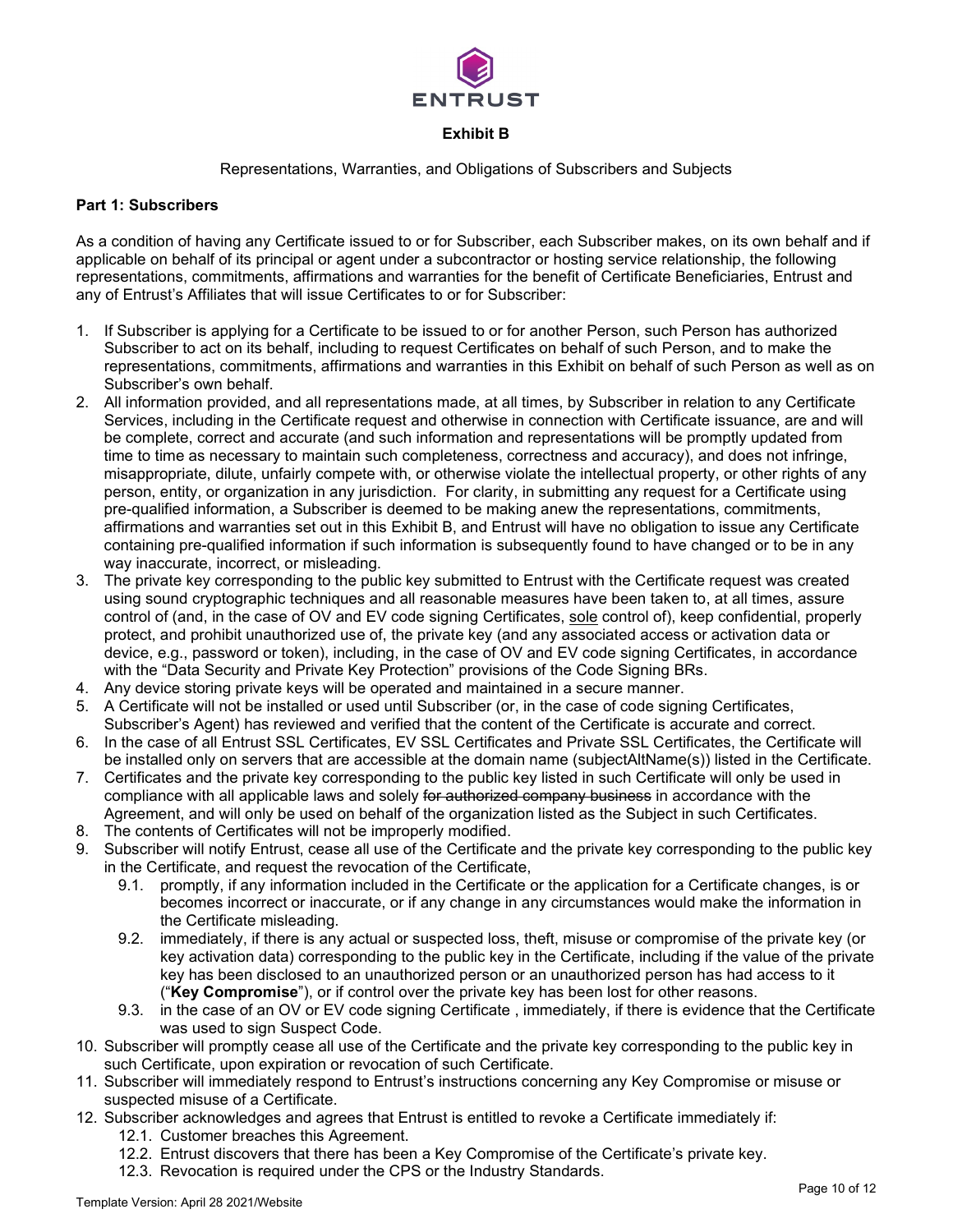

- 12.4. Entrust discovers that the Certificate is compromised or being used for Suspect Code or the private key corresponding to the public key in the Certificate has been used to digitally sign Suspect Code.
- 13. Where the Subject named in the Certificate(s) is a separate entity from the Subscriber, the Subject has authorized the inclusion of the Subject's information in the Certificate.
- 14. Subscriber owns, controls, or has the exclusive right to use the domain name or email address listed in Certificate.
- 15. Subscriber acknowledges and agrees that Entrust is entitled to modify the Agreement when necessary to comply with any changes in Industry Standards.
- 16. Subscriber will use appropriate judgment about whether it is appropriate, given the level of security and trust provided by Certificate, to use the Certificate in any given circumstance.
- 17. In addition, in the case of OV and EV code signing Certificates,
	- 17.1. Subscriber will use commercially reasonable efforts to employ the code signing practices set out in the Code Signing Best Practices document available at [https://www.entrust.com/-](https://www.entrust.com/-/media/documentation/whitepapers/code-signing-best-practices-v2.pdf) [/media/documentation/whitepapers/code-signing-best-practices-v2.pdf](https://www.entrust.com/-/media/documentation/whitepapers/code-signing-best-practices-v2.pdf) or by contacting Entrust ("**Code Signing Best Practices**").
	- 17.2. Subscriber will generate and operate any device storing private keys in a secure manner, as described in the Code Signing Best Practices, and will use passwords that are randomly generated with at least 16 characters containing uppercase letters, lowercase letters, numbers, and symbols to transport private keys.
	- 17.3. Subscriber will not request a code signing Certificate or EV code signing Certificate containing a public key that is, or will be used with any other type of Certificate.
	- 17.4. The Certificate and the private key corresponding to the public key in such Certificate will only be used for authorized and legal purposes, and will not be used to digitally sign Suspect Code.
	- 17.5. An adequate network and other security controls will be provided to protect against misuse of the private key corresponding to the public key in the Certificate.
	- 17.6. Subscriber acknowledges and agrees that Entrust is authorized to share information about the Subscriber, signed application, Certificate, and surrounding circumstances with other certification authorities or industry groups, including the CA/Browser Forum, if:
		- 17.6.1. the Certificate or Subscriber is identified as a source of Suspect Code,
		- 17.6.2. the authority to request the Certificate cannot be verified, or
		- 17.6.3. the Certificate is revoked for reasons other than at Subscriber's request (e.g. as a result of private key compromise, discovery of malware, etc.).
	- 17.7. Subscriber acknowledges that ASVs may independently determine that a Certificate is malicious or compromised and that ASVs and ASV products may have the ability to modify its customer experiences or "blacklist" an OV or EV code signing Certificate without notice to Customer or Entrust and without regard to the revocation status of the code signing Certificate.
- 18. In addition, in the case of eIDAS QWACs, PSD2 QWACs, eIDAS QSealCs, PSD2 QSealCs, and eIDAS QSigCs,
	- 18.1. Subscriber will comply with any requirements in the CPS for it to use a secure cryptographic device, and if so required:
		- 18.1.1. the Subject's private key(s) will only be used for cryptographic functions within the secure cryptographic device.
		- 18.1.2. if the Subject's keys are generated under control of the Subscriber or Subject, the Subject's keys will be generated within the secure cryptographic device.
	- 18.2. Subscriber consents to Entrust's keeping of a record of information used in registration, subject device provision, including whether this is to the Subscriber or to the Subject where they differ, and any subsequent revocation, the identity and any specific attributes placed in the Certificate, and the passing of this information to third parties under the same conditions as required by Industry Standards in the case of Entrust terminating its services.
	- 18.3. Subscriber requires the publication of the Certificate in the manner and in accordance with the conditions set out in the CPS and will obtain, where applicable, the Subject's consent to such publication.
	- 18.4. The private key and corresponding public key associated with the Certificate will only be used in accordance with the limitations notified to the Subscriber, including in the CPS.
	- 18.5. If the Subscriber or Subject generates the Subject's keys:
		- 18.5.1. the Subject keys will be generated using an algorithm as specified in the Industry Standards for the uses of the certified key as identified in the CPS.
		- 18.5.2. the key length and algorithm will be as specified in the Industry Standards for the uses of the certified key as identified in the CPS during the validity time of the Certificate.